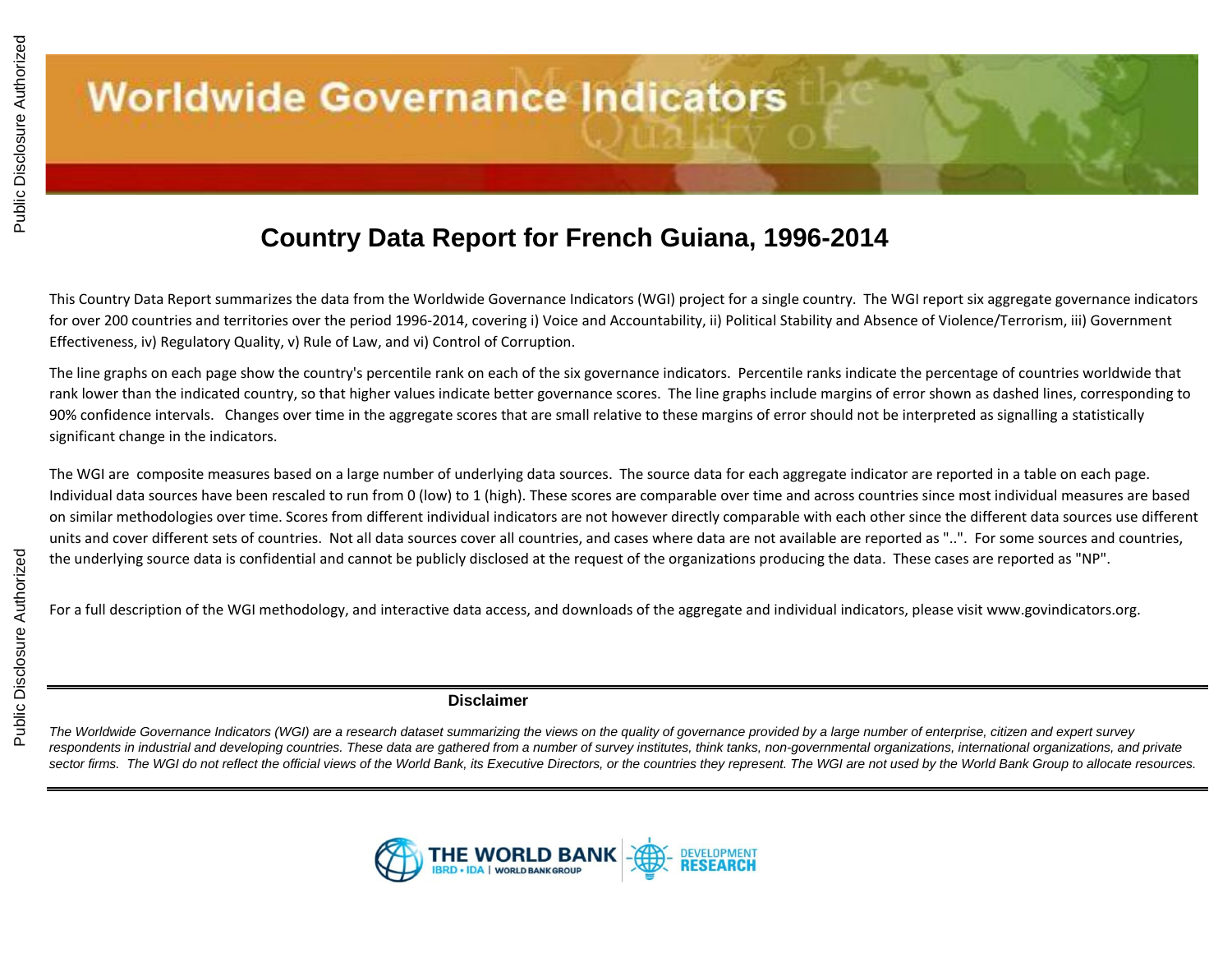**French Guiana, 1996-2014**

**Aggregate Indicator: Voice & Accountabillity**



#### **Individual Indicators used to construct Voice & Accountability**

| Code       | <b>Source</b>                                            | Website                                         | 1996      | 1998          | 2000      | 2002      | 2003      | 2004          | 2005                 | 2006                 | 2007                 | 2008          | 2009      | 2010                 | 2011                 | 2012                 | 2013 2014            |           |
|------------|----------------------------------------------------------|-------------------------------------------------|-----------|---------------|-----------|-----------|-----------|---------------|----------------------|----------------------|----------------------|---------------|-----------|----------------------|----------------------|----------------------|----------------------|-----------|
| AFR        | Afrobarometer                                            | http://www.afrobarometer.org                    | $\cdot$ . |               |           | $\cdot$ . | $\cdot$ . | $\cdot$ .     | $\ddot{\phantom{a}}$ | $\ddot{\phantom{a}}$ | $\ddot{\phantom{a}}$ |               | $\cdot$ . |                      |                      |                      |                      |           |
| <b>BTI</b> | Bertelsmann Transformation Index                         | http://www.bertelsmann-transformation-index.de/ | $\cdot$ . |               |           |           |           |               |                      |                      | $\cdot$ .            |               | $\cdot$ . |                      |                      |                      | $\cdot$ .            |           |
| <b>CCR</b> | Freedom House Countries at the Crossroads                | http://www.freedomhouse.org                     | $\cdot$ . |               |           |           |           |               | $\cdot$ .            | $\cdot$ .            |                      |               |           |                      |                      |                      |                      |           |
| EIU        | Economist Intelligence Unit                              | http://www.eiu.com                              |           |               |           |           |           |               | $\ddot{\phantom{a}}$ |                      | $\ddot{\phantom{a}}$ |               | 0.81      | 0.81                 | 0.81                 | 0.81                 | 0.81                 | 0.81      |
| FRH        | Freedom House                                            | http://www.freedomhouse.org                     | $\cdot$ . | $\cdot$ .     | $\cdot$ . | $\cdot$ . | $\cdot$ . | $\sim$        | $\ddot{\phantom{a}}$ |                      | $\ddot{\phantom{a}}$ | $\cdot$ .     | $\cdot$ . | $\cdot$ .            | $\ddot{\phantom{a}}$ | $\cdot$ .            | $\cdot$ .            |           |
|            | GCS World Economic Forum Global Competitiveness Survey   | http://www.weforum.org                          | $\cdot$ . |               |           |           |           |               |                      |                      | $\cdot$ .            |               | $\cdot$ . |                      |                      | $\cdot$ .            | $\cdot$ .            |           |
| GII        | Global Integrity                                         | http://www.globalintegrity.org/                 |           |               |           |           |           |               | $\cdot$ .            |                      | $\cdot$ .            |               | $\cdot$ . |                      | $\cdot$ .            | $\cdot$ .            | $\cdot$ .            |           |
|            | <b>GWP</b> Gallup World Poll                             | http://www.gallupworldpoll.com                  | $\sim$    | $\cdot$ .     | $\cdot$ . | $\cdot$ . | $\cdot$ . | $\sim$        | $\ddot{\phantom{a}}$ | $\cdot$ .            | $\ddot{\phantom{a}}$ |               | $\cdot$ . | $\ddot{\phantom{a}}$ |                      |                      | $\ddot{\phantom{a}}$ |           |
|            | HUM CIRI Human Rights Database                           | http://www.humanrightsdata.com                  | $\sim$    |               | $\cdot$ . | $\cdot$ . | $\cdot$ . | $\cdot$ .     | $\cdot$ .            | $\cdot$ .            | $\ddot{\phantom{a}}$ |               | $\cdot$ . | $\cdot$ .            |                      | $\cdot$ .            | $\cdot$ .            |           |
| IFD        | <b>IFAD Rural Sector Performance Assessments</b>         | http://www.ifad.org                             |           |               |           |           |           |               |                      |                      | $\cdot$ .            | $\cdot$ .     |           |                      | $\cdot$ .            | $\ddot{\phantom{a}}$ |                      | $\cdot$ . |
| <b>IPD</b> | <b>Institutional Profiles Database</b>                   | http://www.cepii.fr/                            | $\cdots$  | $\sim$ $\sim$ | $\cdot$   | $\cdot$ . | $\cdot$ . | $\sim$        | $\ddot{\phantom{a}}$ | $\cdot$              | $\ddot{\phantom{a}}$ |               | $\cdot$ . | $\cdot$              |                      |                      |                      |           |
| <b>IRP</b> | <b>IREEP African Electoral Index</b>                     | http://www.ireep.org                            |           |               |           |           | $\cdot$ . |               |                      | $\cdot$ .            |                      |               | $\cdot$ . | $\cdot$ .            |                      | $\cdot$ .            |                      |           |
| LBO        | Latinobarometro                                          | http://www.latinobarometro.org                  | $\cdots$  |               |           |           |           | $\sim$ $\sim$ | $\cdot$ .            | $\cdot$              | $\ddot{\phantom{a}}$ | $\sim$ $\sim$ | $\cdot$ . |                      |                      |                      |                      |           |
| MSI        | <b>IREX Media Sustainability Index</b>                   | http://www.irex.org                             | $\cdot$ . |               |           |           |           | $\cdot$ .     | $\cdot$ .            | $\ddot{\phantom{a}}$ | $\ddot{\phantom{a}}$ |               |           |                      |                      |                      | $\ddot{\phantom{a}}$ |           |
| OBI        | International Budget Project Open Budget Index           | http://www.internationalbudget.org/             | $\cdots$  |               |           |           | $\cdot$ . | $\cdot$ .     | $\ddot{\phantom{a}}$ | $\cdot$ .            | $\ddot{\phantom{a}}$ | $\cdot$ .     | $\cdot$ . | $\cdot$ .            |                      | $\cdot$ .            | $\ddot{\phantom{a}}$ |           |
| <b>PRS</b> | Political Risk Services International Country Risk Guide | http://www.prsgroup.com                         |           |               |           |           |           |               | $\cdot$ .            |                      | $\cdot$ .            |               | $\cdot$ . |                      | $\cdot$ .            | $\cdot$ .            | $\cdot$ .            | $\cdot$ . |
| RSF        | Reporters Without Borders Press Freedom Index            | http://www.rsf.org                              | $\cdot$ . |               |           |           | $\cdot$ . | $\cdot$ .     | $\ddot{\phantom{a}}$ | $\ddot{\phantom{a}}$ | $\ddot{\phantom{a}}$ | $\cdot$ .     | $\cdot$ . | $\ddot{\phantom{a}}$ |                      |                      | $\ddot{\phantom{a}}$ |           |
| VAB        | Vanderbilt University Americas Barometer Survey          | http://www.lapopsurveys.org                     | $\cdots$  |               | $\cdot$ . | $\cdot$ . | $\cdot$ . | $\sim$        | $\ddot{\phantom{a}}$ | $\cdot$              | $\ddot{\phantom{a}}$ |               | $\cdot$ . | $\cdot$              |                      | $\sim$               | $\ddot{\phantom{a}}$ | $\cdot$ . |
| <b>WCY</b> | <b>IMD World Competitiveness Yearbook</b>                | http://www.imd.ch                               |           |               |           |           | $\cdot$ . |               |                      | $\cdot$ .            | $\ddot{\phantom{a}}$ | $\cdot$ .     | $\cdot$ . | $\cdot$ .            |                      |                      | $\ddot{\phantom{a}}$ | $\cdot$ . |
|            | WJP World Justice Project                                | http://www.worldjusticeproject.org.             |           |               |           |           |           |               |                      |                      |                      |               |           |                      |                      |                      |                      |           |
|            | WMO IHS Global Insight Country Risk Rating               | http://www.globalinsight.com                    | 0.69      | 0.69          | 0.69      | 0.69      | 0.69      | 0.65          | 0.69                 | 0.69                 | 0.69                 | 0.69          | 0.69      | 0.69                 | 0.69                 | 0.69                 | 0.69                 |           |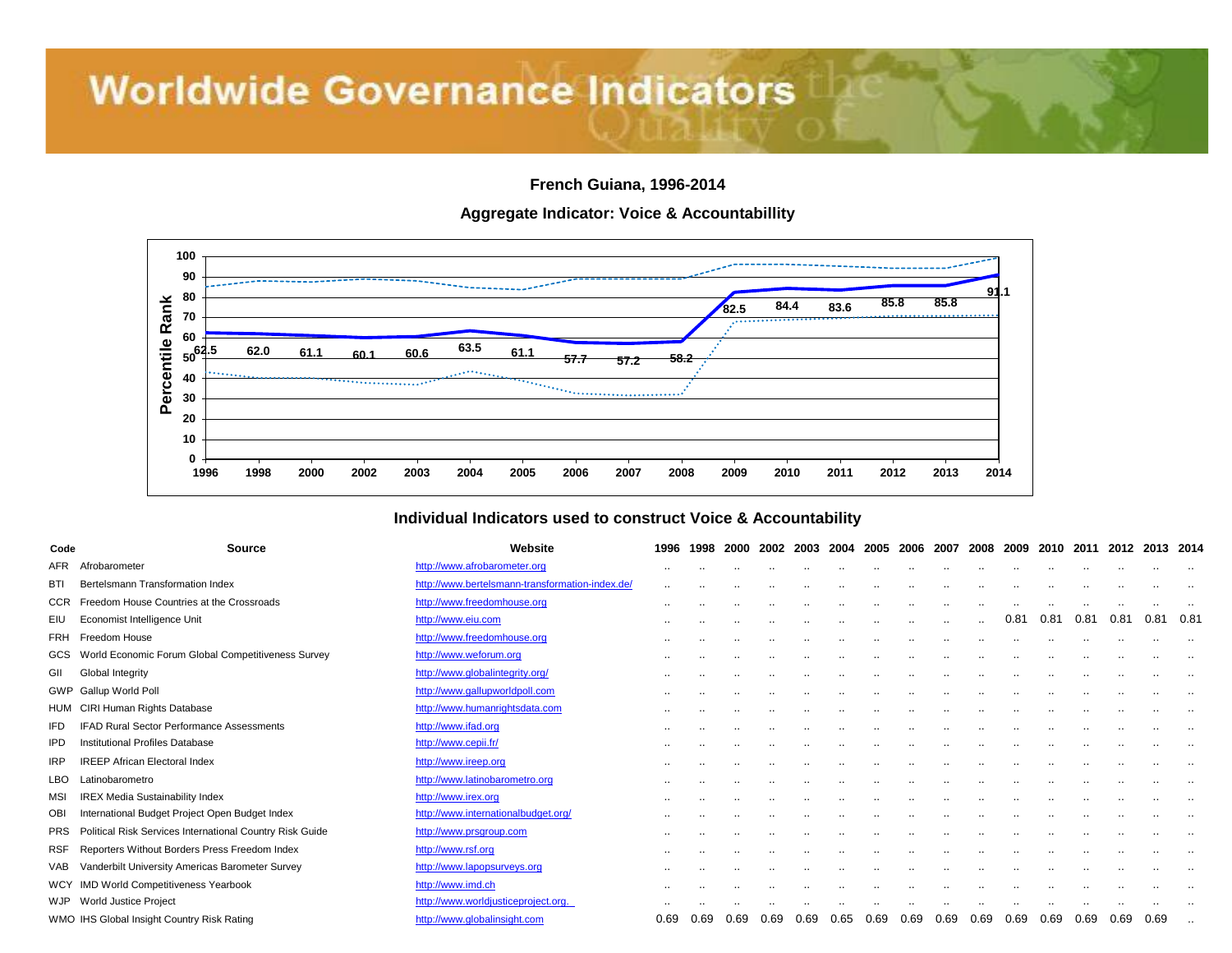**French Guiana, 1996-2014**



#### **Aggregate Indicator: Political Stability and Absence of Violence/Terrorism**

#### **Individual Indicators used to construct Political Stability and Absence of Violence**

| Code | Source                                                              | Website                                 | 1996 | 1998 | -2000 | 2002 | 2003 | 2004      | 2005      | -2006 | -2007     | 2008 | 2009 | 2010 | 2011 | 2012 | 2013 2014 |  |
|------|---------------------------------------------------------------------|-----------------------------------------|------|------|-------|------|------|-----------|-----------|-------|-----------|------|------|------|------|------|-----------|--|
| EIU  | Economist Intelligence Unit                                         | http://www.eiu.com                      |      |      |       |      |      |           |           |       | $\cdot$ . |      | 0.75 | 0.70 | 0.70 | 0.70 | 0.70 0.70 |  |
|      | GCS World Economic Forum Global Competitiveness Survey              | http://www.weforum.org                  |      |      |       |      |      |           |           |       |           |      |      |      |      |      |           |  |
|      | HUM CIRI Human Rights Database & Political Terror Scale             | http://www.humanrightsdata.com          |      |      |       |      |      |           |           |       |           |      |      |      |      |      |           |  |
| IJT  | iJET Country Security Risk Ratings                                  | https://worldcue.ijet.com/tic/login.jsp |      |      |       |      |      | $\cdot$ . | $\cdot$ . | 0.50  | 0.50      | 0.50 |      | 0.50 | 0.50 | 0.50 | 0.50 0.50 |  |
| IPD  | <b>Institutional Profiles Database</b>                              | http://www.cepii.fr/                    |      |      |       |      |      |           |           |       |           |      |      |      |      |      |           |  |
|      | <b>PRS</b> Political Risk Services International Country Risk Guide | http://www.prsgroup.com                 |      |      |       |      |      |           |           |       |           |      |      |      |      |      |           |  |
|      | WCY IMD World Competitiveness Yearbook                              | http://www.imd.ch                       |      |      |       |      |      |           |           |       |           |      |      |      |      |      |           |  |
|      | WJP World Justice Project                                           | http://www.worldjusticeproject.org.     |      |      |       |      |      |           |           |       |           |      |      |      |      |      |           |  |
|      | WMO IHS Global Insight Country Risk Rating                          | http://www.globalinsight.com            | 0.69 | 0.69 | 0.69  | 0.75 | 0.75 | 0.69      | 0.75      | 0.75  | 0.75      | 0.75 | 0.75 | 0.75 | 0.75 | 0.75 | 0.75 0.88 |  |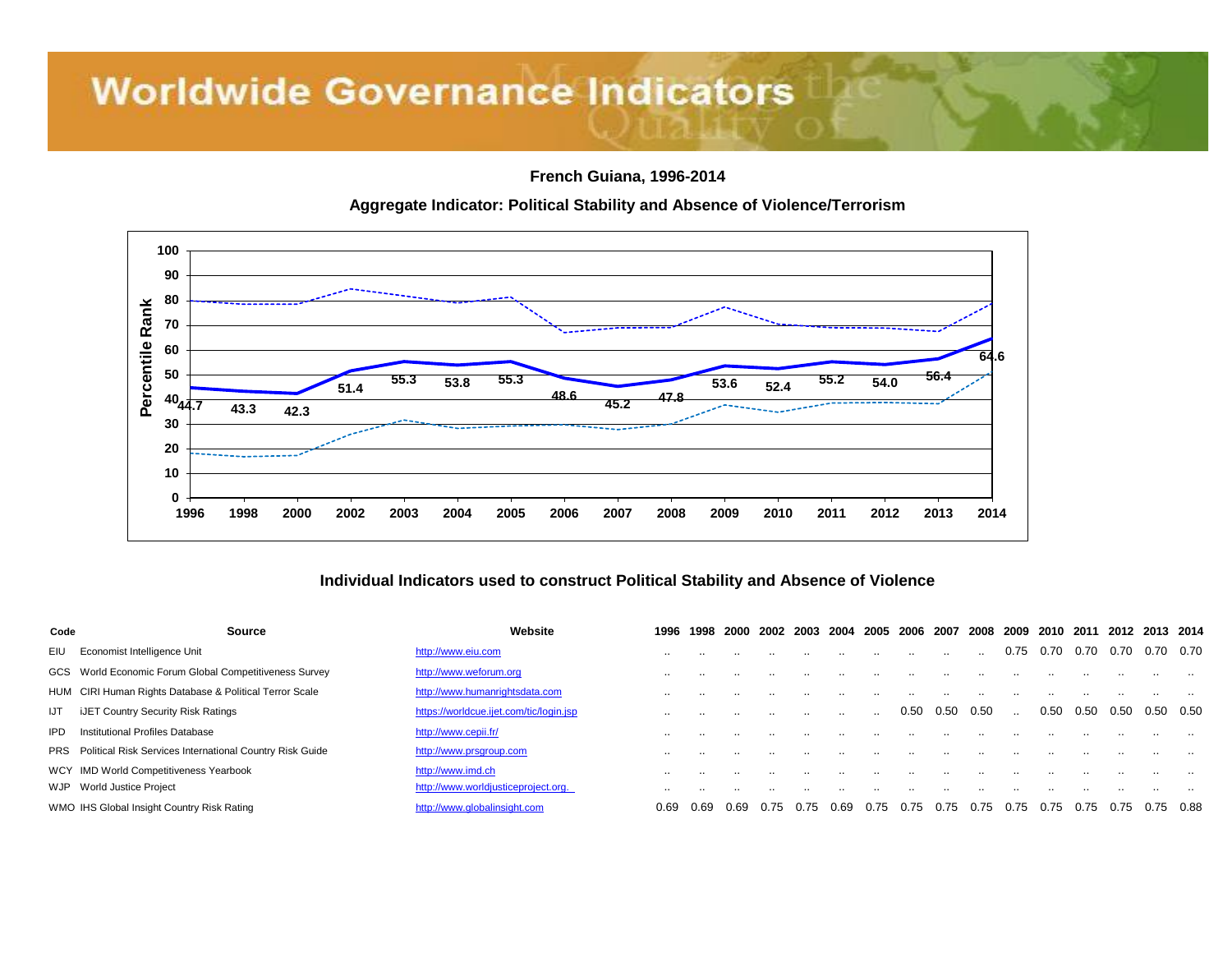**French Guiana, 1996-2014**

#### **Aggregate Indicator: Government Effectiveness**



#### **Individual Indicators used to construct Government Effectiveness**

| Code       | <b>Source</b>                                                | Website                                         | 1996      | 1998      | 2000 | 2002      | 2003      | 2004 2005 2006 |        |           | 2007      | 2008          | 2009      | 2010      | 2011 | 2012     | 2013 2014 |           |
|------------|--------------------------------------------------------------|-------------------------------------------------|-----------|-----------|------|-----------|-----------|----------------|--------|-----------|-----------|---------------|-----------|-----------|------|----------|-----------|-----------|
| ADB        | African Development Bank CPIA                                | http://cpia.afdb.org/                           | $\cdot$ . |           |      |           |           |                |        |           |           |               |           |           |      |          |           |           |
| AFR        | Afrobarometer                                                | http://www.afrobarometer.org                    | $\cdot$ . |           |      |           | $\cdot$ . |                |        |           |           |               |           |           |      |          |           | $\cdot$ . |
| ASD        | Asian Development Bank CPIA                                  | http://www.adb.org/                             | $\cdot$ . |           |      |           |           |                |        |           |           |               | . .       |           |      |          |           | $\cdot$ . |
| <b>BPS</b> | <b>Business Enterprise Environment Survey</b>                | http://www.worldbank.org/eca/governance         |           |           |      |           |           |                |        |           |           |               |           |           |      |          |           |           |
| <b>BTI</b> | Bertelsmann Transformation Index                             | http://www.bertelsmann-transformation-index.de/ |           |           |      |           |           |                |        |           |           |               |           |           |      |          |           |           |
| EIU        | Economist Intelligence Unit                                  | http://www.eiu.com                              | $\cdot$ . | $\cdot$ . |      | $\cdot$ . | $\sim$    | $\sim$         | $\sim$ | $\sim$    | $\sim$    | $\sim$ $\sim$ | 0.75      | 0.75      | 0.75 | 0.75     | 0.75      | 0.75      |
|            | GCS World Economic Forum Global Competitiveness Survey       | http://www.weforum.org                          |           |           |      |           | . .       |                |        |           | $\cdot$ . |               | $\cdot$ . |           |      |          |           |           |
|            | GWP Gallup World Poll                                        | http://www.gallupworldpoll.com                  |           |           |      |           |           |                |        |           |           |               |           |           |      |          |           |           |
| IFD        | <b>IFAD Rural Sector Performance Assessments</b>             | http://www.ifad.org                             | $\cdot$ . | $\cdot$ . |      | $\cdot$ . | $\sim$    | $\sim$         | $\sim$ | $\cdot$ . | $\cdots$  | $\cdot$ .     | $\cdot$ . | $\cdot$ . |      | $\sim$   |           | $\cdots$  |
| IPD.       | Institutional Profiles Database                              | http://www.cepii.fr/                            |           |           |      | $\cdot$ . | . .       |                |        |           | $\cdot$ . |               | . .       |           |      |          |           |           |
| LBO        | Latinobarometro                                              | http://www.latinobarometro.org                  | $\cdots$  |           |      |           |           |                |        |           |           | $\cdot$       |           |           |      |          |           |           |
| PIA.       | World Bank Country Policy and Institutional Assessments      | http://www.worldbank.org                        | $\cdot$ . |           |      |           |           |                |        |           |           |               |           |           |      |          |           |           |
|            | PRS Political Risk Services International Country Risk Guide | http://www.prsgroup.com                         |           |           |      |           |           |                |        |           |           |               |           |           |      | $\cdots$ |           |           |
|            | WCY IMD World Competitiveness Yearbook                       | http://www.imd.ch                               |           |           |      |           |           |                |        |           |           |               |           |           |      |          |           |           |
|            | WMO IHS Global Insight Country Risk Rating                   | http://www.globalinsight.com                    | 0.75      | 0.75      | 0.75 | 0.75      | 0.75      | 0.66           | 0.75   | 0.75      | 0.75      | 0.75          | 0.75      | 0.75      | 0.75 | 0.75     | 0.75      | 0.78      |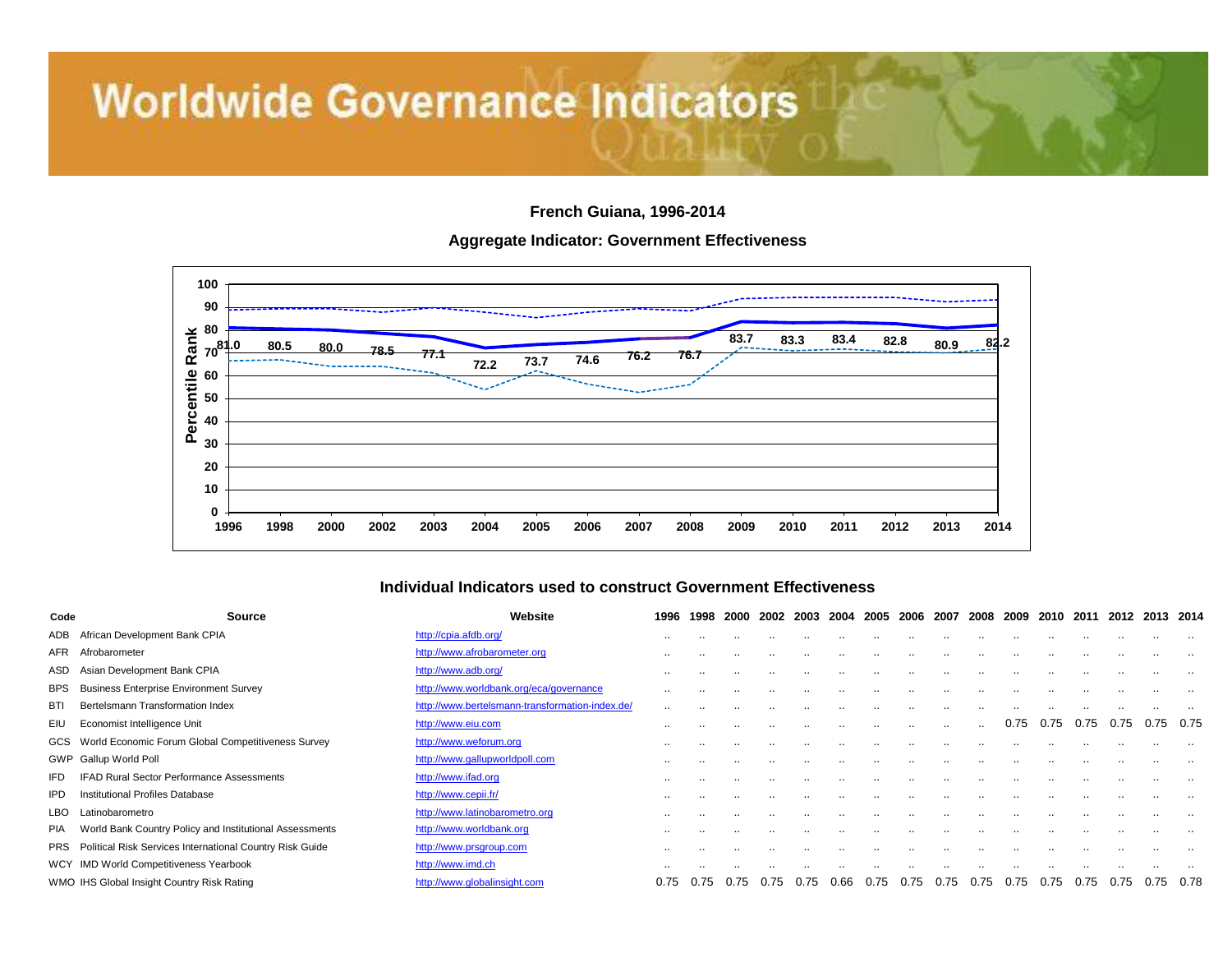**French Guiana, 1996-2014**

**Aggregate Indicator: Regulatory Quality**



#### **Individual Indicators used to construct Regulatory Quality**

| Code       | Source                                                           | Website                                         | 1996      | 1998          | 2000 | 2002          |     | 2003 2004 | 2005 2006 |               | 2007             | 2008          | 2009     | 2010 | -2011 | 2012      | 2013 2014 |           |
|------------|------------------------------------------------------------------|-------------------------------------------------|-----------|---------------|------|---------------|-----|-----------|-----------|---------------|------------------|---------------|----------|------|-------|-----------|-----------|-----------|
| ADB        | African Development Bank CPIA                                    | http://cpia.afdb.org/                           | $\cdot$ . |               |      |               |     |           |           |               |                  |               |          |      |       |           |           |           |
| ASD        | Asian Development Bank CPIA                                      | http://www.adb.org/                             | $\cdot$ . |               |      |               |     |           |           |               |                  |               | . .      |      |       | $\sim$    |           | $\cdot$ . |
| <b>BPS</b> | <b>Business Enterprise Environment Survey</b>                    | http://www.worldbank.org/eca/governance         |           |               |      |               |     |           |           |               |                  |               |          |      |       |           |           |           |
| BTI        | Bertelsmann Transformation Index                                 | http://www.bertelsmann-transformation-index.de/ | $\sim$    | $\cdot$ .     |      |               | . . |           |           |               |                  |               | . .      |      |       |           |           | $\cdot$ . |
| EBR        | European Bank for Reconstruction & Development Transition Report | http://www.ebrd.org                             | $\cdot$ . |               |      |               | . . |           | $\cdot$ . |               | $\cdot$ .        |               | $\cdots$ |      |       | $\sim$    |           |           |
| EIU        | Economist Intelligence Unit                                      | http://www.eiu.com                              |           |               |      |               |     |           |           | $\cdot$ .     | $\sim$           | $\sim$ $\sim$ | 0.85     | 0.85 | 0.85  | 0.85      | 0.85      | 0.85      |
|            | GCS World Economic Forum Global Competitiveness Survey           | http://www.weforum.org                          |           |               |      |               |     |           |           |               |                  |               |          |      |       |           |           |           |
| HER        | Heritage Foundation Index of Economic Freedom                    | http://www.heritage.org                         | $\cdot$ . |               |      |               |     |           |           |               |                  |               |          |      |       |           |           |           |
| IFD        | <b>IFAD Rural Sector Performance Assessments</b>                 | http://www.ifad.org                             | $\cdot$ . |               |      |               |     |           |           |               |                  |               |          |      |       |           |           |           |
| IPD        | Institutional Profiles Database                                  | http://www.cepii.fr/                            | $\cdot$ . |               |      |               |     |           |           |               |                  |               |          |      |       |           |           |           |
| <b>PIA</b> | World Bank Country Policy and Institutional Assessments          | http://www.worldbank.org                        | $\cdot$ . | $\cdot$ .     |      |               | . . |           |           |               |                  |               | . .      |      |       | $\cdot$ . |           |           |
| PRS        | Political Risk Services International Country Risk Guide         | http://www.prsgroup.com                         |           |               |      |               |     |           |           |               |                  |               |          |      |       |           |           |           |
|            | WCY IMD World Competitiveness Yearbook                           | http://www.imd.ch                               |           |               |      |               | . . |           |           |               |                  |               |          |      |       |           |           |           |
| WJP        | World Justice Project                                            | http://www.worldjusticeproject.org.             |           |               |      |               |     |           |           |               |                  |               |          |      |       |           |           |           |
|            | WMO IHS Global Insight Country Risk Rating                       | http://www.globalinsight.com                    | 0.81      | $0.8^{\circ}$ | 0.81 | $0.8^{\circ}$ | 0.8 | 0.67      | 0.81      | $0.8^{\circ}$ | 0.8 <sub>1</sub> | 0.81          | 0.81     | 0.81 | 0.81  | 0.81      | 0.81      | 0.83      |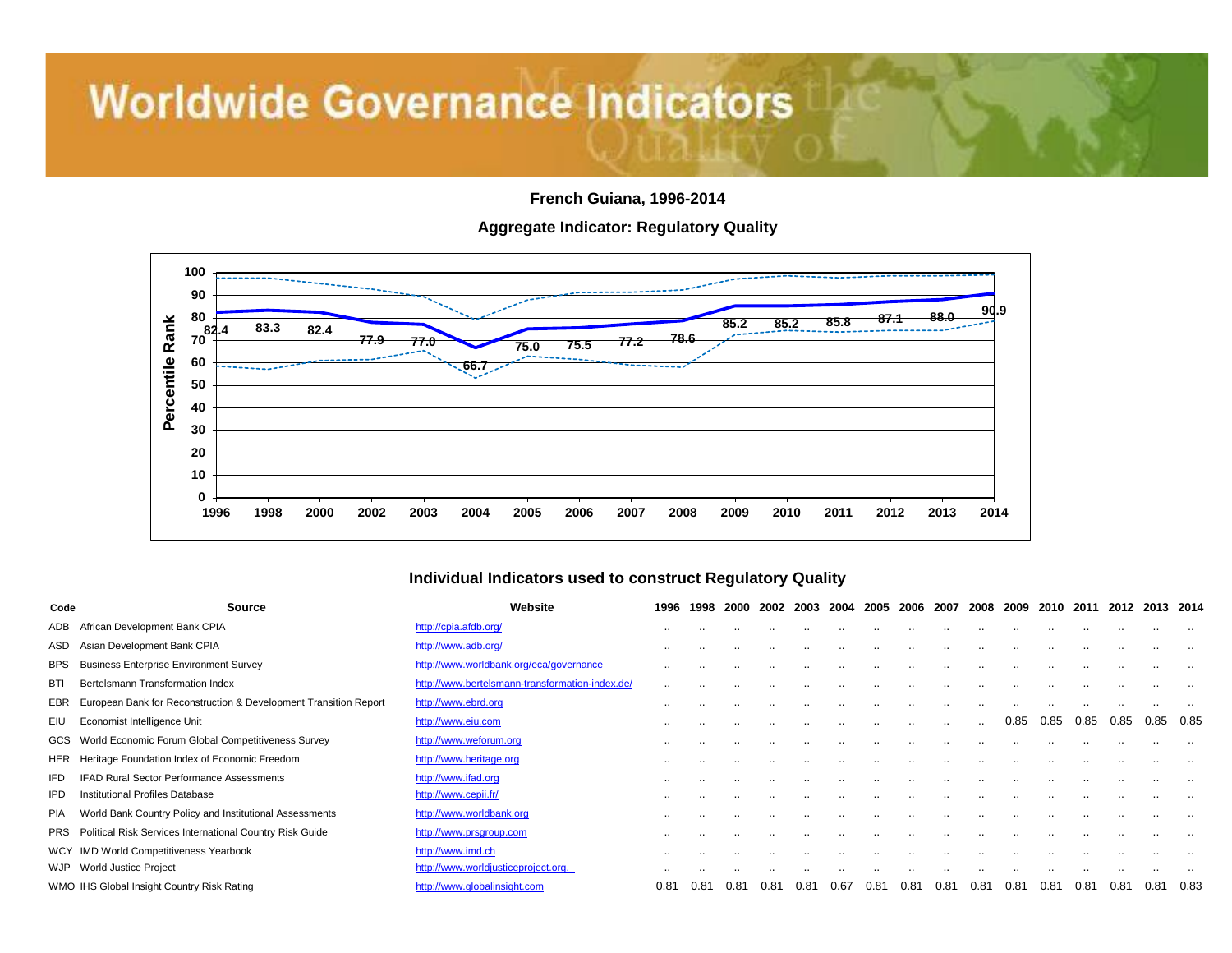**French Guiana, 1996-2014**

**Aggregate Indicator: Rule of Law**



#### **Individual Indicators used to construct Rule of Law**

| Code       | <b>Source</b>                                            | Website                                         | 1996                 | 1998 | 2000 | 2002                 | 2003      | 2004      | 2005 | 2006 | 2007                 | 2008      | 2009                 | 2010      | 2011          | 2012                 | 2013                 | 2014      |
|------------|----------------------------------------------------------|-------------------------------------------------|----------------------|------|------|----------------------|-----------|-----------|------|------|----------------------|-----------|----------------------|-----------|---------------|----------------------|----------------------|-----------|
| <b>ADB</b> | African Development Bank CPIA                            | http://cpia.afdb.org/                           | $\cdot$ .            |      |      | $\cdot$ .            | $\cdot$ . |           |      |      | $\cdot$ .            |           |                      |           |               |                      |                      |           |
| <b>AFR</b> | Afrobarometer                                            | http://www.afrobarometer.org                    |                      |      |      |                      |           |           |      |      |                      | $\cdot$ . | $\cdot$ .            |           | $\cdot$ .     | $\ddotsc$            | $\ddot{\phantom{a}}$ |           |
| ASD        | Asian Development Bank CPIA                              | http://www.adb.org/                             |                      |      |      |                      | ٠.        | $\cdot$ . |      |      |                      |           |                      |           |               |                      |                      |           |
| <b>BPS</b> | <b>Business Enterprise Environment Survey</b>            | http://www.worldbank.org/eca/governance         | $\ddotsc$            |      |      | $\ddot{\phantom{a}}$ |           |           |      |      |                      |           | $\ddot{\phantom{a}}$ |           |               | $\ddot{\phantom{a}}$ | $\cdot$ .            |           |
| <b>BTI</b> | Bertelsmann Transformation Index                         | http://www.bertelsmann-transformation-index.de/ |                      |      |      |                      |           |           |      |      |                      |           |                      |           |               |                      |                      |           |
| CCR        | Freedom House Countries at the Crossroads                | http://www.freedomhouse.org                     |                      |      |      |                      |           |           |      |      |                      | $\cdot$ . |                      |           |               |                      |                      |           |
| EIU        | Economist Intelligence Unit                              | http://www.eiu.com                              |                      |      |      |                      |           |           |      |      | $\ddot{\phantom{0}}$ | $\cdot$   | 0.84                 | 0.84      | 0.84          | 0.84                 | 0.84                 | 0.84      |
| FRH        | Freedom House                                            | http://www.freedomhouse.org                     | $\ddot{\phantom{a}}$ |      |      |                      |           | $\cdot$ . |      |      | $\cdots$             | $\cdot$ . |                      |           |               |                      |                      |           |
| GCS        | World Economic Forum Global Competitiveness Survey       | http://www.weforum.org                          | $\ddot{\phantom{a}}$ |      |      |                      |           |           |      |      | $\cdots$             | $\cdot$ . | $\cdot$ .            |           | $\cdot$ .     |                      | $\ddot{\phantom{a}}$ |           |
| GII        | Global Integrity                                         | http://www.globalintegrity.org/                 | $\cdot$ .            |      |      |                      | $\cdot$ . | $\cdot$ . |      |      | $\cdot$ .            |           |                      |           | $\cdot$ .     |                      | $\cdot$ .            |           |
|            | GWP Gallup World Poll                                    | http://www.gallupworldpoll.com                  | $\ddot{\phantom{a}}$ |      |      |                      |           | $\cdot$ . |      |      | $\cdot$ .            | $\cdot$ . | $\cdot$ .            |           | $\cdot$ .     |                      | $\cdot$ .            | $\cdot$ . |
| HER        | Heritage Foundation Index of Economic Freedom            | http://www.heritage.org                         | $\cdot$ .            |      |      |                      |           |           |      |      |                      |           |                      |           |               |                      |                      |           |
| HUM        | CIRI Human Rights Database                               | http://www.humanrightsdata.com                  | $\ddot{\phantom{a}}$ |      |      | $\cdot$ .            |           | $\cdot$ . |      |      |                      | $\cdot$ . | $\cdot$ .            | $\cdot$ . |               |                      | $\cdot$ .            |           |
| <b>IFD</b> | <b>IFAD Rural Sector Performance Assessments</b>         | http://www.ifad.org                             |                      |      |      |                      |           |           |      |      |                      |           |                      |           |               |                      |                      |           |
| <b>IPD</b> | <b>Institutional Profiles Database</b>                   | http://www.cepii.fr/                            | $\cdot$ .            |      |      |                      |           |           |      |      |                      |           |                      |           |               |                      |                      |           |
| <b>LBO</b> | Latinobarometro                                          | http://www.latinobarometro.org                  | ٠.                   |      |      |                      |           |           |      |      |                      |           |                      |           |               |                      |                      |           |
| <b>PIA</b> | World Bank Country Policy and Institutional Assessments  | http://www.worldbank.org                        | $\cdot$ .            |      |      |                      |           |           |      |      |                      |           |                      |           |               |                      |                      |           |
| <b>PRS</b> | Political Risk Services International Country Risk Guide | http://www.prsgroup.com                         |                      |      |      |                      |           |           |      |      |                      |           |                      |           |               |                      |                      |           |
| TPR        | US State Department Trafficking in People report         | http://www.state.gov/g/tip/rls/tiprpt           | $\ddot{\phantom{a}}$ |      |      | $\cdot$ .            |           | $\sim$    |      |      | $\cdots$             | $\cdot$ . | $\cdot$ .            |           | $\sim$ $\sim$ | $\cdot$ .            | $\ddot{\phantom{a}}$ |           |
| <b>VAB</b> | Vanderbilt University Americas Barometer Survey          | http://www.lapopsurveys.org                     | $\cdot$ .            |      |      | $\cdot$ .            | ٠.        | $\cdot$ . |      |      |                      | $\cdot$ . | $\cdot$ .            | $\cdot$ . | $\cdot$ .     | $\ddotsc$            | $\cdot$ .            | $\sim$    |
| <b>WCY</b> | <b>IMD World Competitiveness Yearbook</b>                | http://www.imd.ch                               | $\cdot$              |      |      |                      |           |           |      |      |                      |           |                      |           |               |                      |                      |           |
| WJP        | World Justice Project                                    | http://www.worldjusticeproject.org.             |                      |      |      |                      |           |           |      |      |                      |           |                      |           |               |                      |                      |           |
|            | WMO IHS Global Insight Country Risk Rating               | http://www.globalinsight.com                    | 0.81                 | 0.81 | 0.81 | 0.81                 | 0.81      | 0.68      | 0.81 | 0.81 | 0.75                 | 0.75      | 0.75                 | 0.75      | 0.75          | 0.75                 | 0.75 0.61            |           |